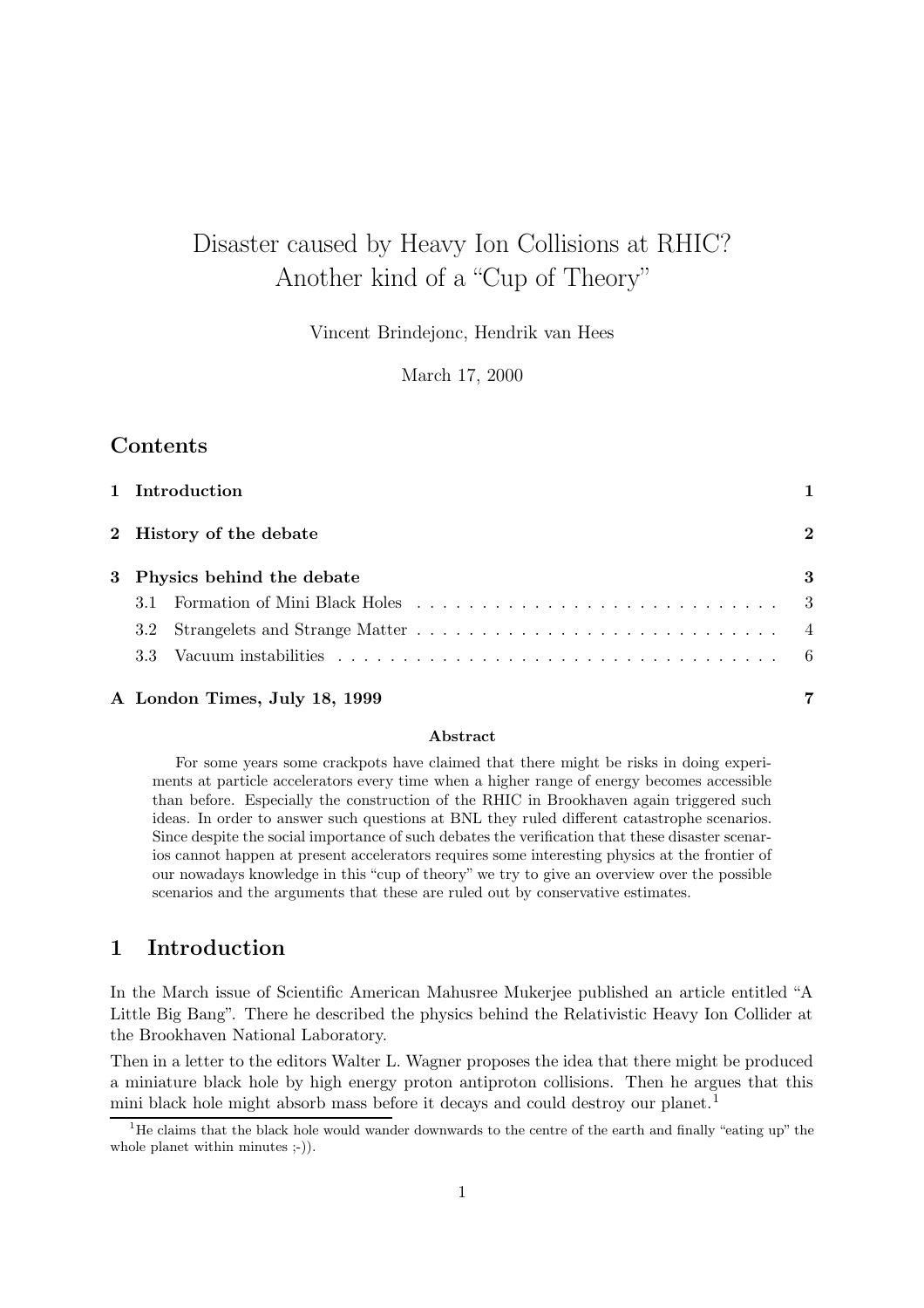To this letter Frank Wilczek (Institute for Advanced Study in Princeton) replied with some statements about such scenarios. There he explains that scientists have to take such ideas seriously to be sure that there really cannot happen any catastrophe. He argues that in the case of RHIC there is no danger because in cosmic rays there appear events like that in RHIC with even much higher energies. So if there could happen some catastrophe due to heavy ion collisions this would have happened already in nature. The second argument was that we still have some insight in the physics of such heavy ion collisions so that we can trust our so far gained theoretical understanding to exclude any disaster scenario.

The idea with the mini black hole can be excluded by estimates about the expected energy density and volumes produced at RHIC. It turns out that there is by far not enough gravitational interaction due to this energy densities to produce a black hole.

Then he tells the readers that there is another expectation which is more probable to happen. There could be formed so called strangelets, i.e., little pieces of cold quark matter with a finite fraction of strange quarks. This new form of matter might incorporate and transform the ordinary matter in its surrounding. On the other hand, if the strangelets exist at all, then they are not dangerous because they are expected to be extremely small so that there also is no danger. The discovery of such new bound states would be an extraordinary scientific breakthrough.

In the following we summarise the physics of some catastrophe scenarios and how they can be ruled out by conservative estimates based on known physics.

### 2 History of the debate

- The initial article Article by M. Mukerjee about RHIC entitled "A little Big-Bang". Article published in Scientific American (March 1999).
- The first fear Between March and July 1999: many reactions on the topic "Are scientific going to far in creating a Big-Bang?"
- The letter by Wagner First reaction with scientific argumentation by Walter Wagner in a letter published in the July issue of Scientific American. Walter Wagner is a physicist who changed to botanic. He argues that although his calculation shows that this event is very improbable to happen, nobody can be sure who that RHIC will not produce a mini black-hole (called Gobelins by Hawking). Because this event takes place at high density, this gobelin could absorb one of the surrounding nuclei and thus becoming stable. The following steps of the scenario are obviously catastrophic!
- Wilczek's answer In the same issue of Scientific American, Frank Wilczek answered to W. Wagner' letter. He recalled first the calculations done by Fermi et al in Los Alamos to rule out a possible ignition of the atmosphere in a nuclear explosion. Then he explained why the black–hole scenario is rejected because of order of magnitudes, putting also forward the argument of very high energy collisions in space. However, he mentioned at the end of his letter the speculative possibility of strangelet creation and expansion as very improbable but not completely impossible.
- The medial explosion While the relative prudence of Wagner's letter and Wilczek's answer, many newspapers magnify the discussion to a public affair, maybe because of the lowering of sales during summer, maybe because of a millennium fever. In some articles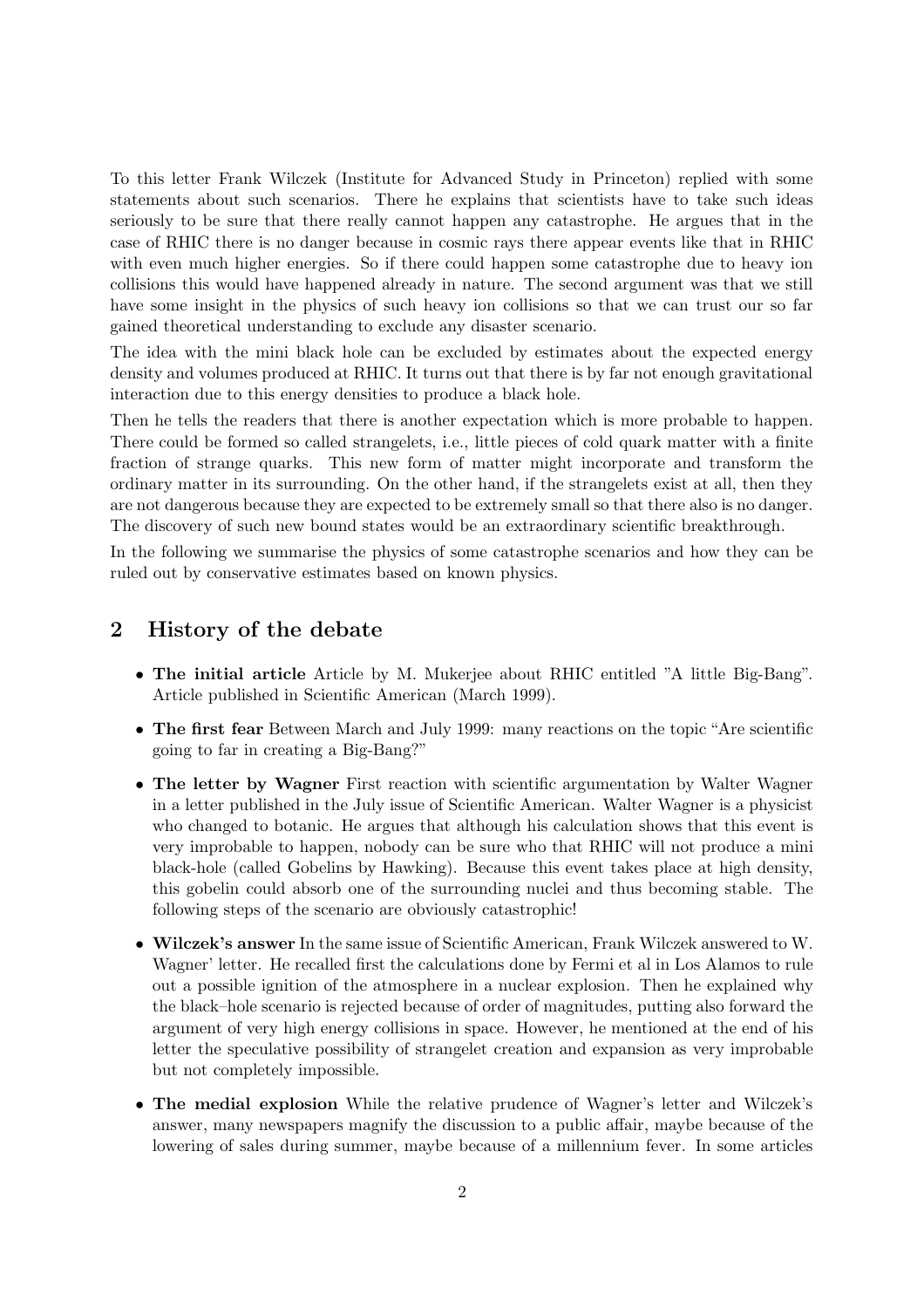they create a mini panic (instead of a mini black hole). For example, the Times in July (see Appendix A), ABC news, (WEB newspaper) in Septembers etc.

• Responses Against this panic, can the official explanations like the July 9th statement by the BNL director in response to the Sunday Times article or the September 17 one against the ABC–News attack effect anything? Surely not. Maybe the reassuring scientific articles like in Scientific American (July 99), New scientist (August 99), La Recherche (March 00), Science & Vie Junior (March 00) etc. can better but is it sufficient?

Note that this affair has been judged at February 25th 2000 in a Californian court [4]. We unfortunately don't know the result. The judgement was intended by Wagner which has already tried the same way to stop Bevalac (Berkeley) in the 80's and a previous accelerator of the BNL. Other people have already tried this for CERN, Fermilab, etc. but never with the same medial impact. Is it a millennium fear? Note that since the beginning of the year we don't hear too much about that.

Two questions:

- How to evaluate and manage scientific risks?
- How to convince people that those risks are managed?

### 3 Physics behind the debate

In this section we discuss the physics used to rule out three possible disaster scenarios. We refer to the official paper by the official BNL commission [5].

### 3.1 Formation of Mini Black Holes

The production of mini black holes can be excluded by a simple estimate using the well known Scharzschild metric of general relativity. In local spherical coordinates the proper time element outside the spherically symmetric distributions of matter with total mass M reads

$$
c^{2}d\tau^{2} = c^{2}dt^{2}\left(1 - \frac{2GM}{rc^{2}}\right) - \frac{dr^{2}}{1 - \frac{2GM}{rc^{2}}} - r^{2}d^{2}\Omega,
$$
\n(1)

where  $c$  is the speed of light and  $G$  Newton's constant.

If R is the radius of the matter distribution then the body is described as a black hole if it lies completely inside the horizon which happens if the parameter

$$
k_{\rm cl} = \frac{2GM}{Rc^2} \tag{2}
$$

becomes  $> 1$ . In Newtonian theory of gravitation it has the meaning that for  $k_{cl} = 1$  the escape velocity becomes the speed of light.

A very conservative estimate for an upper bound for  $k<sub>cl</sub>$  is obtained by the assumption that all the initial collision energy becomes concentrated in a region given by the Lorentz–contracted nuclei. Taking the largest possible mass and the smallest possible distance scale and in addition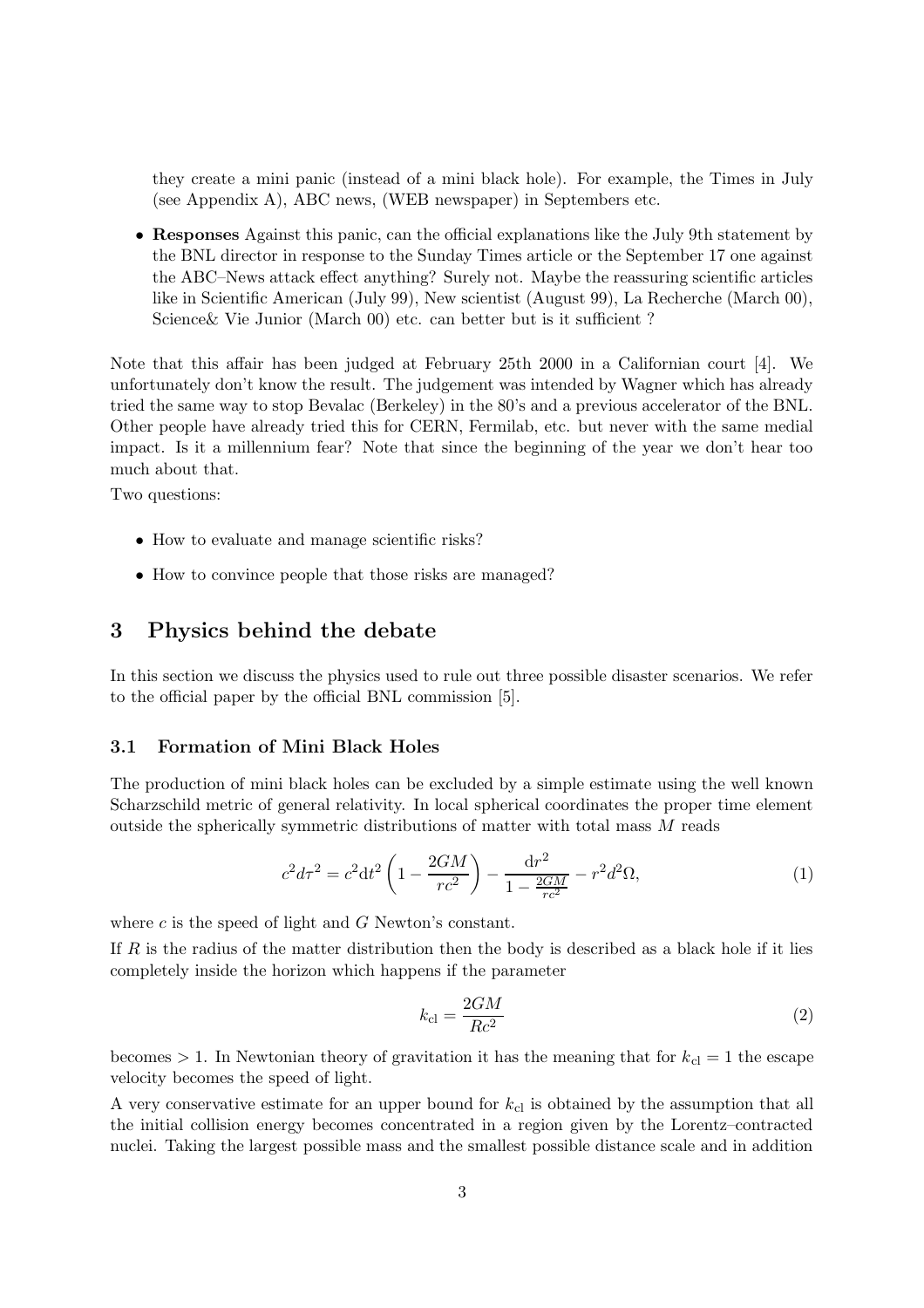ignoring the electric charge and the momentum of the constituents one ends up with  $k_{c} = 10^{-22}$ (as input the authors used  $M = 10^4 \text{GeV}/c^2$  and  $R = 0.01 \text{fm}$ .

An estimate of quantum gravitational effects yields an even lower value of  $k_{\text{qu}} \approx 10^{-34}$ . So all these estimates lead to the conclusion that at now available energies and for the foreseeable future there is no possibility to form mini black holes.

#### 3.2 Strangelets and Strange Matter

### Definitions:

- Quark gluon plasma: Deconfined quarks and gluons describable as a hot nearly ideal gas. It is the explained main goal of RHIC's scientific program to find a clear significance for this state of matter and to investigate quantitatively its properties (especially the deconfinement and chiral phase transition(s)).
- Strange Matter: Deconfined quark matter at high chemical potential and low temperatures in equilibrium with weak interactions.

Due to the fermionic nature of the quarks at high chemical potentials (i.e. high particle densities and pressure) the  $u$ – and  $d$ –quarks are forced to occupy high energy states such that they might be converted into s–quarks made possible by the weak scattering processes (e.g.  $u + d \rightarrow s + u$ ) or semi–leptonic decay (like  $u \to s + e + \bar{\nu}_e$ ). Thus for high densities in chemical equilibrium with respect to weak interactions there is a finite density of strange quarks present in that new kind of matter and this gave it the name "strange matter".

In nature this may occur in the core of a neutron star. Now if our ideas about the mechanism of strange matter formation is true this core has lower free energy than the overlaying ordinary matter which thus is absorbed by the strange matter core during the equilibration which will be stopped if the pressure becomes less than a certain value when ordinary matter is the state of lower free energy. Detailed studies lead to the conclusion that the burning of ordinary matter to strange matter in a neutron star, if it really takes place at all, will not lead to an explosion because the difference of the free energy between the two phases is expected to be small compared to the gravitational binding energy of the neutron star.

Another scenario is suggested by E. Witten in 1984. It might be possible that small bound strange matter objects have lower mass than normal nuclei even at zero external pressure. He shows that this is not ruled out by the fact that nuclear matter is stable.

A small strange matter bound state, a so called "strangelet", could have less energy than a usual nucleus with the same number of quarks. The reason why the nucleus is not converted to a strangelet is, that this requires many weak interactions which take place simultaneously in order to create all the strange quarks necessary to build the strangelet at the same time. A few number of elementary weak processes inside the nucleus are creating a hyper nucleus containing only a few s quarks. Those states are known to be less stable than the ordinary nucleus.

At this time there is no empirical evidence for the existence of strange matter objects in the universe. Such strange matter stars should be found smaller compared to ordinary neutron stars because their binding is caused by strong interactions and not by gravity. It should rotate faster than a neutron star and be observable as a sub–millisecond pulsar.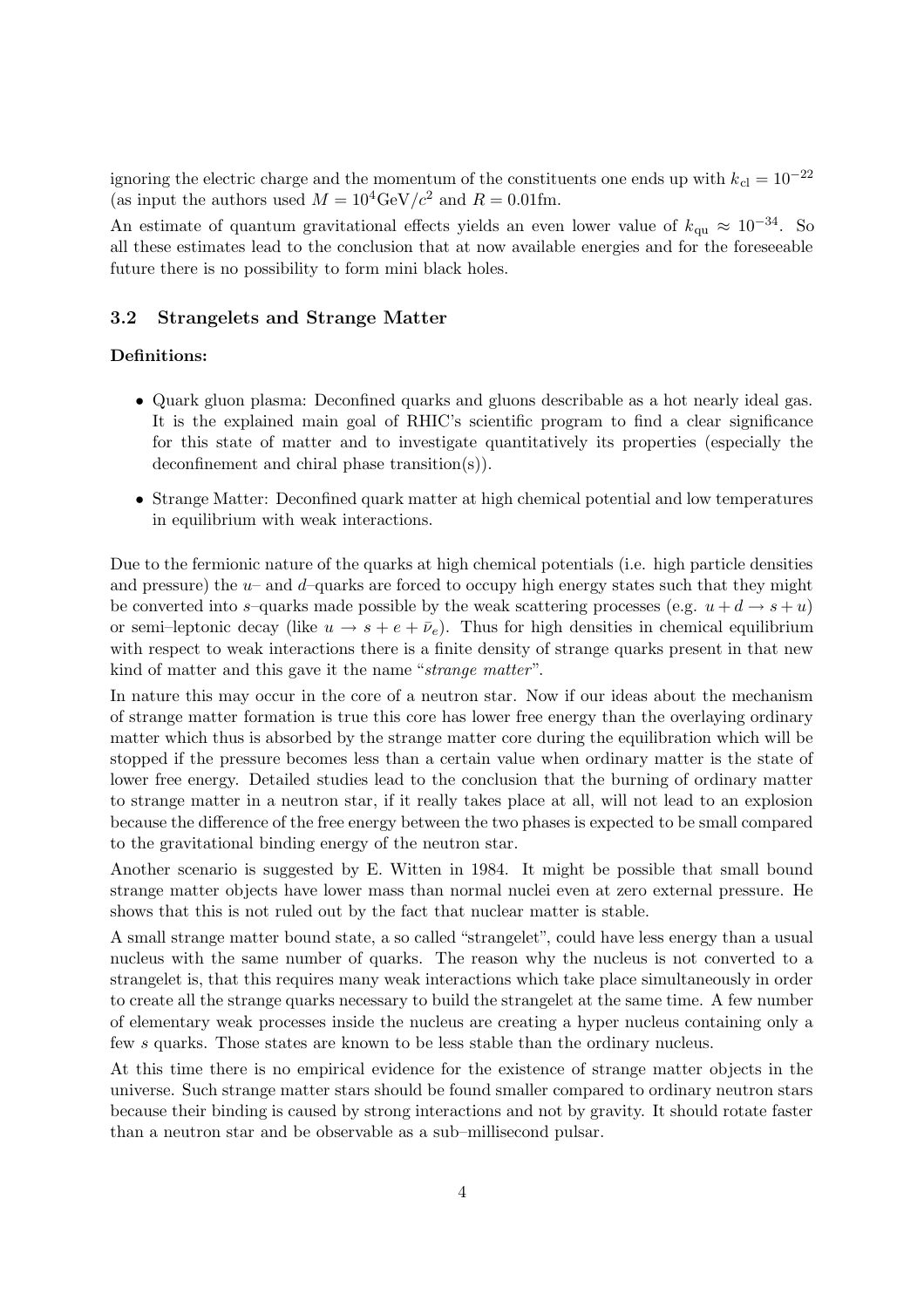From the theoretical point of view strange matter can be described (at least qualitatively) by ordinary quark models containing confinement and perturbative QCD properties. Nevertheless the question if strange matter is bound at zero external pressure or not cannot be answered and more detailed studies are needed to draw quantitative theoretical predictions.

The following aspects of strange matter dynamics are claimed to be "robust":

• The Binding Systematics of strange matter

The overall energy scale at place is the confinement scale in QCD, i.e., in effective models the bag constant. Calculations of gluon exchange corrections show that these lead to a destabilisation of strange matter. To obtain strange matter lower values of the bag constant than the traditionally favoured are necessary. Thus the stability of strange matter at zero chemical potential seems to be very "unlikely".

• Charge and flavour composition

Ignoring interactions because of the higher  $s$ –quark mass (compared to the mass of the  $u$ and d quarks) they are suppressed leading to a positive charge of strange matter. Now the gluon exchange tends to be weaken with growing quark masses and thus the repulsion between pairs of type ss, sd, and su is smaller than between the u and d quarks. So the population of s quarks in strange matter is higher than predicted from a ideal Fermi–gas prediction. If in model calculations the gluon interaction–strength exceeds a certain value the stable state of strange matter becomes electrically negative but also unbinds it and very small bag constants are needed to compensate the repulsion by the gluon exchanges. Thus the authors come to the conclusion that negatively charged strange matter is extremely unlikely.

• Finite size effects

In ordinary nuclear matter fission occurs because of the mismatch between the tendency of the exclusion principle to prefer equal numbers of protons and neutrons and the preference of zero electrical charge from electrostatics. In strange matter this mismatch is not given because an equal number of  $u, d$ , and  $s$  quarks is nearly electrically neutral.

On the other hand finite size effects are important. Iron is the most stable nucleus and lighter nuclei are less stable because of the surface energy of the degenerate fermion system. As model calculations suggest also strange matter seems to have a significant surface energy which tends to destabilise small strange matter objects.

Also shell effects seem not to stabile small strangelets enough. The most bound system should be *uuddss* and this is evidently not much lighter than the deuteron made of 6 non–strange quarks.

For larger strange matter nuclei there are only crude studies with filling up a bag and indicate the possible existence of metastable states. But all of these are not stable enough to be really of danger at a heavy ion collider.

• Heavy ion collision characteristics

Up to now the search for strange matter in heavy ion collisions was not successful. Due to the above given summary of strange matter physics this cannot be expected because strangelets consist of cold bound objects while the heavy ion collision characteristically leads to a hot fire ball and not to cold bound states.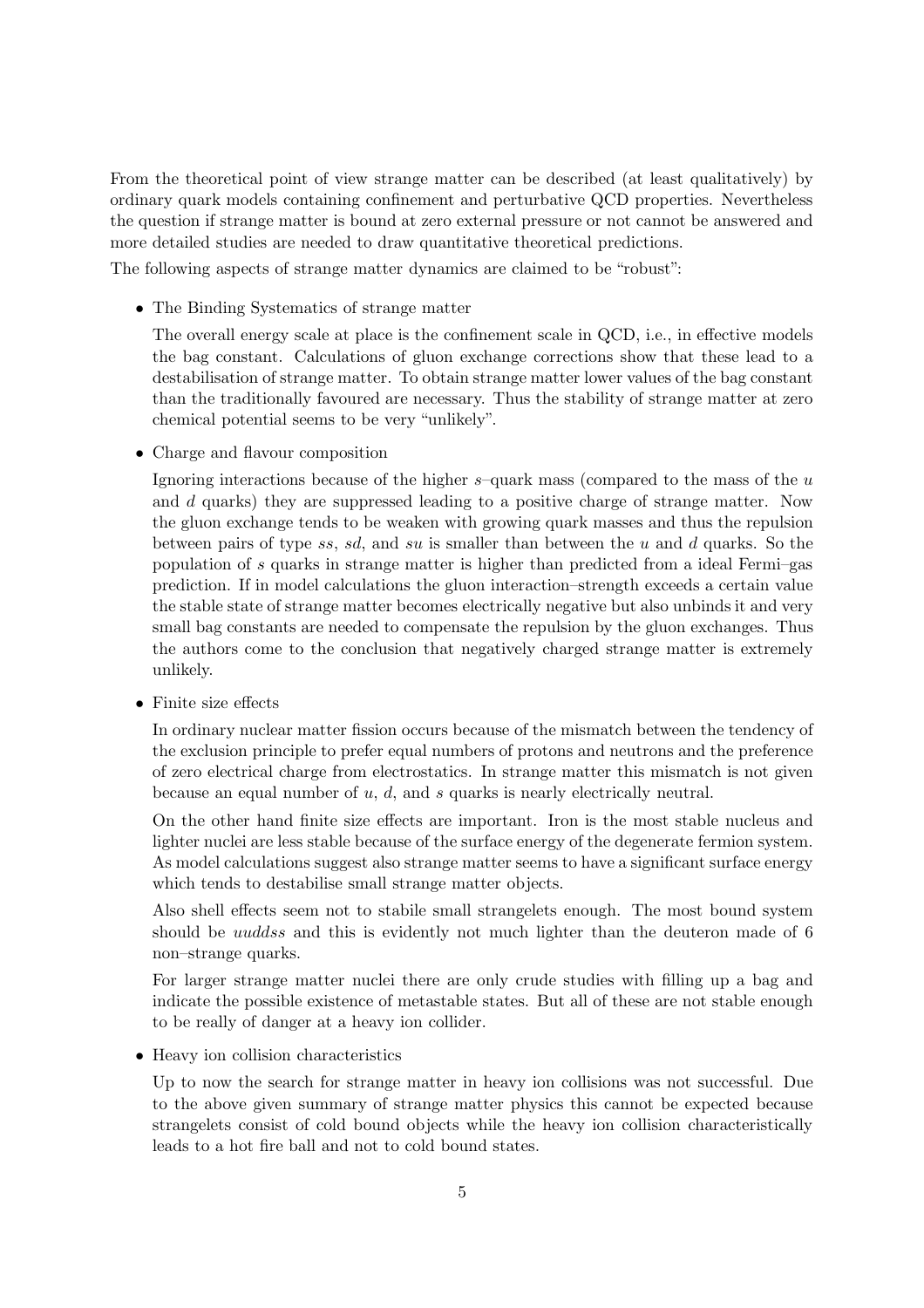#### 3.3 Vacuum instabilities

Another interesting question is if Uranium–Uranium collisions, which very rarely occur in nature, may lead to another disaster scenario. It could be that the vacuum of the spontaneously broken electro–weak theory we live in is not the stable ground state but only metastable and then such a collision could cause a phase transition to another lower lying energy state.

Many spontaneously broken quantum field theories show local minima of their effective quantum potential which is nearly stable over a certain range of parameter values. It might be that the universe is in a supercooled metastable state and we are not living in "the true vacuum" of the electroweak standard model. The "false vacuum" might be separated by a high and broad enough energy barrier such that the tunnelling rate through this wall is so small that within cosmological time scales this vacuum is nearly stable.

Now an ultrarelativistic U–U collision could form a bubble like region in space time where the real vacuum is reached. This bubble would expand in the false vacuum with a velocity close to the speed of light.

What can be said about this from the theoretical point of view? The first problem is that we do not know if we are living in a "true" or a "false vacuum", i.e., if there exists a state of lower energy. Supposed this is the case we also do not know how big is the difference in free energy between the two vacua and the barrier height etc. It is also a general theoretical problem to calculate nucleation rates for vacuum phase transitions within spontaneously broken QFTs.

Due to this overwhelming theoretical difficulties we look in simple thermodynamical pictures at this problem. If the free energy barrier separating a false vacuum from the true vacuum is much lower than the difference in free energy between these vacua the size of bubbles necessary to enforce the phase transition is rather small because phase transition occurs only if the gain in volume energy is less then the loss of surface energy when a bubble of the true vacuum inside the false vacuum expands. So bigger bubbles are more likely to cause such a phase transition but in turn are more difficult to be formed.

The collisions between particles with the largest energies so far are caused by cosmic rays scattering at nucleons in the upper atmosphere and not in colliders. The highest observed primary energies are of order  $10^{20}$ eV and their flux is  $0.1 \text{km}^{-2}yr^{-1}$ . The cm. energy of such a collision with a nucleon is around  $400 \text{TeV}$ , with a heavy nucleus up to 7,000TeV. It is not clear if the primaries of giant air showers are single protons or heavier ions. In the case of iron it corresponds only to 10 to 100ATeV. So the accelerators in the near future easily exceed this energy density. Rough estimates, extrapolating the known spectrum of high energy particles in cosmic rays, lead to the conclusion that much more heavy ion collisions at cm. energies as high as  $10^8 \text{TeV}$  (!) already took place in the universe within our past light cone than to be expected for the whole operating time of the RHIC.

The overall conclusion of all this investigations is that it is very likely that mankind survives also the new accelerators already built (like RHIC) or built in the near future (LHC at CERN or perhaps TESLA at DESY)!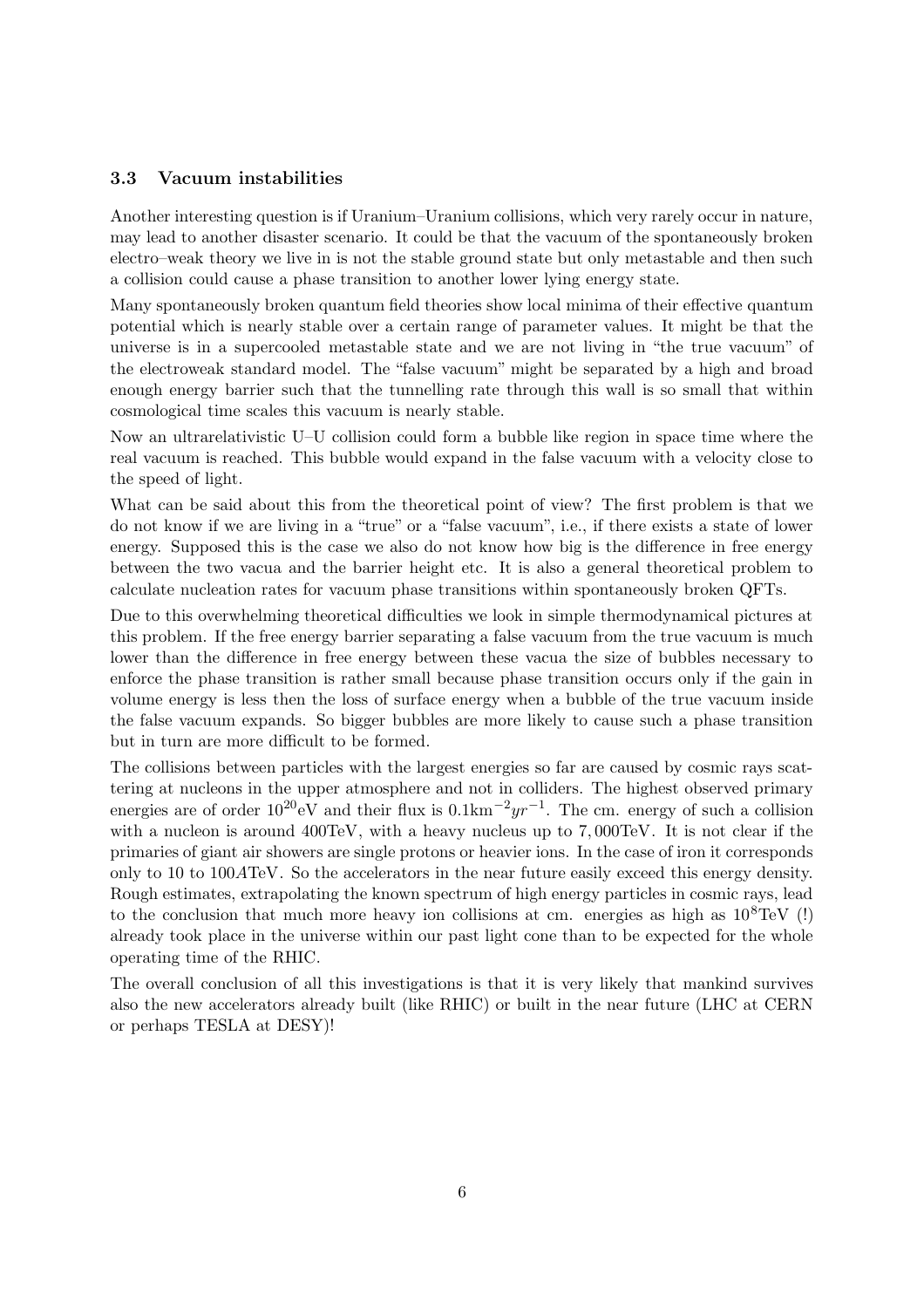# A London Times, July 18, 1999

#### Apocalypse Now

Will the "Big Bang" Machine Destroy the Earth?

Creation of a black hole on Long Island?

A NUCLEAR accelerator designed to replicate the Big Bang is under investigation by international physicists because of fears that it might cause "perturbations of the universe" that could destroy the Earth. One theory even suggests that it could create a black hole.

Brookhaven National Laboratories (BNL), one of the American government's foremost research bodies, has spent eight years building its Relativistic Heavy Ion Collider (RHIC) on Long Island in New York state. A successful test-firing was held on Friday and the first nuclear collisions will take place in the autumn, building up to full power around the time of the millennium.

Last week, however, John Marburger, Brookhaven's director, set up a committee of physicists to investigate whether the project could go disastrously wrong.

It followed warnings by other physicists that there was a tiny but real risk that the machine, the most powerful of its kind in the world, had the power to create "strangelets" - a new type of matter made up of sub-atomic particles called "strange quarks".

The committee is to examine the possibility that, once formed, strangelets might start an uncontrollable chain reaction that could convert anything they touched into more strange matter. The committee will also consider an alternative, although less likely, possibility that the colliding particles could achieve such a high density that they would form a mini black hole. In space, black holes are believed to generate intense gravitational fields that suck in all surrounding matter. The creation of one on Earth could be disastrous.

Professor Bob Jaffe, director of the Centre for Theoretical Physics at the Massachusetts Institute of Technology, who is on the committee, said he believed the risk was tiny but could not be ruled out. "There have been fears that strange matter could alter the structure of anything nearby. The risk is exceedingly small but the probability of something unusual happening is not zero."

Construction of the 350m RHIC machine started eight years ago and is almost complete. On Friday scientists sent the first beam of particles around the machine - but without attempting any collisions.

Inside the collider, atoms of gold will be stripped of their outer electrons and pumped into one of two 2.4-mile circular tubes where powerful magnets will accelerate them to 99.9% of the speed of light.

The ions in the two tubes will travel in opposite directions to increase the power of the collisions. When they smash into each other, at one of several intersections between the tubes, they will generate minuscule fireballs of superdense matter with temperatures of about a trillion degrees - 10,000 times hotter than the sun. Such conditions are thought not to have existed - except possibly in the heart of some dense stars - since the Big Bang that formed the universe between 12 billion and 15 billion years ago.

Under such conditions atomic nuclei "evaporate" into a plasma of even smaller particles called quarks and gluons. Theoretical and experimental evidence predicts that such a plasma would then emit a shower of other, different particles as it cooled down.

Among the particles predicted to appear during this cooling are strange quarks. These have